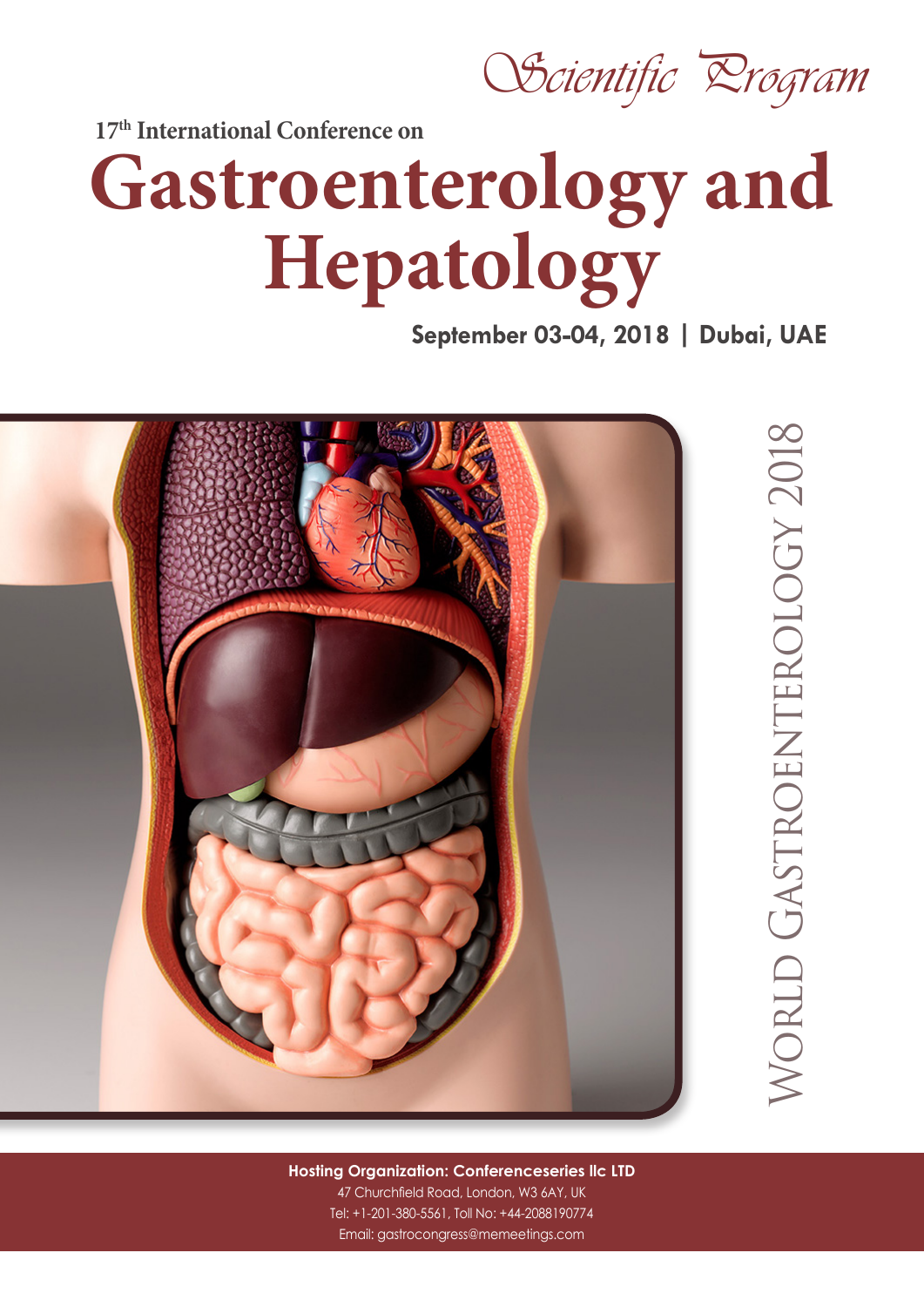|             | Monday 03rd September 2018<br>Day 1                                                                                                                                                                                                                                                                                                  |
|-------------|--------------------------------------------------------------------------------------------------------------------------------------------------------------------------------------------------------------------------------------------------------------------------------------------------------------------------------------|
| 09:00-09:30 | <b>Registration Open</b>                                                                                                                                                                                                                                                                                                             |
|             | Soug                                                                                                                                                                                                                                                                                                                                 |
| 09:30-10:00 | <b>Opening Ceremony</b>                                                                                                                                                                                                                                                                                                              |
|             | Introduction                                                                                                                                                                                                                                                                                                                         |
| 10:00-10:50 | <b>Keynote Presentation</b><br>Title: Eosinophilic esophagitis<br>M Miqdady, Sheikh Khalifa Medical City, UAE                                                                                                                                                                                                                        |
| 10:50-11:10 | Networking and Refreshments Break with Group Photo                                                                                                                                                                                                                                                                                   |
|             | Sessions: Gastrointestinal Disorders   Gastrointestinal Pathology   Obesity or Bariatric Surgery  <br>Pediatric Gastroenterology and Nutrition   Inflammatory Bowel Disease   Endoscopic Ultrasonography  <br><b>Gastrointestinal Surgery</b>                                                                                        |
|             | Session Chair: Amin Gohary, Burjeel Hospital, Abu Dhabi UAE                                                                                                                                                                                                                                                                          |
| 11:10-11:40 | Title: Maintaining remission in patients with Inflammatory Bowel Disease (IBD) is well<br>associated with good control of blood glucose level in different Montreal classes of IBD: A<br>retrospective study of 160 (IBD) patients in a large Gastroenterology centre in UK<br>Eyad Gadour, South Manchester University Hospital, UK |
| 11:40-12:10 | Title: Pancreatic cysts from diagnosis to management: challenges and updates                                                                                                                                                                                                                                                         |
| 12:10-12:40 | <b>Emad S Aljahdli, King Abdul Aziz University, Saudi Arabia</b><br><b>Title: Management of Esophageal Varices</b><br>Aamir Ghafoor Khan, Lady Reading Hospital, Pakistan                                                                                                                                                            |
| 12:40-13:10 | <b>Title: Gohary's disease</b><br>Amin Gohary, Burjeel hospital, UAE                                                                                                                                                                                                                                                                 |
|             | Lunch Break 13:10-14:10 @ Restaurant                                                                                                                                                                                                                                                                                                 |
| 14:10-14:40 | Title: Direct Laparoscopic Approach of Transversus abdominis plane block: New innovation<br>Ali Hasan, Saudi German hospital, UAE                                                                                                                                                                                                    |

**Title: [Is NAFLD Benign Disease ?](https://gastrocongress.conferenceseries.com/abstract/2018/is-nafld-benign-disease)**

**Mathew Vadukoot I, Lifecare hospital, UAE 14:40-15:10**

|             | Title: Intussusception: Highlighted Aspects |
|-------------|---------------------------------------------|
| 15:10-15:40 | Ahmad Almaiman, King Khalid University H    |
|             | Title: Calan Pelvacetanos and Endecessia A  |

**15:40-16:10**

**Title: [Colon Polypectomy and Endoscopic Mucosal resection\(Video Presentation\)](https://gastrocongress.conferenceseries.com/abstract/2018/colon-poly-pectomy-and-endoscopic-mucosal-resection) [Shahram Agah,](https://gastrocongress.conferenceseries.com/speaker/2018/shahram-agah-iran-university-of-medical-sciences-iran-1826916964)** Sydney Australia

**[Ahmad Almaiman,](https://gastrocongress.conferenceseries.com/speaker/2018/ahmad-almaiman-king-khalid-university-hospital-riyadh-ksa)** King Khalid University Hospital, Riyadh, KSA

Networking and Refreshments Break 16:10-16:40

Panel Discussion